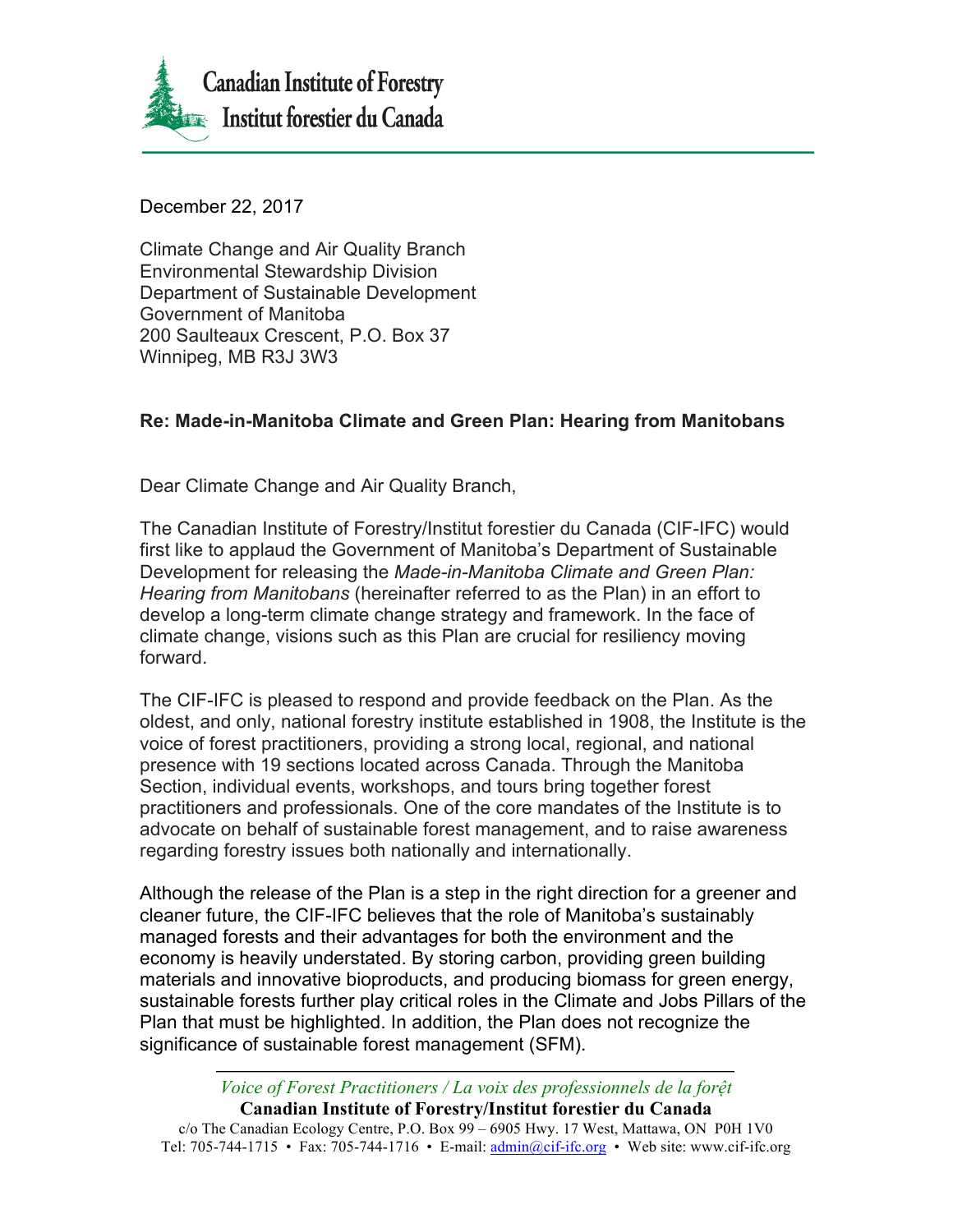

It is well documented in the Plan that forests are key components in natural areas, wetlands, and watersheds, providing a range of ecosystem services including water filtration, riparian areas, wildlife habitat, but more importantly they are vital carbon sinks in the face of a changing climate. The CIF-IFC recognizes the Plan's actions to continue enhancing and expanding forests, and provincial parks/protected areas, but the linkages between SFM and utilizing forest products as effective climate change mitigation tools and strategies cannot be overstated.

As a world leader in sustainable forestry, management decisions in Canada are based on sound science, conscientious planning processes and public consultation. Furthermore, a number of laws, regulations and policies support SFM standards and practices across the country. Sustainably managed forests are critical to balancing both short- and long-term needs. Approximately 37% of Canada's forests are independent, third-party certified, representing the largest area of independently certified forests worldwide. SFM ensures that forests can be enjoyed for both present and future generations. The CIF-IFC believes that sustainably managed forests in Manitoba play a crucial role in providing forest resources to support both the changing climate, provincial and national economies, and forestry dependent communities.

Manitoba contains 26.3 million hectares of forest, accounting for approximately half of the province's land base. The province's main forest zones, the boreal, broadleaf/mixed wood and small broadleaf stands provide important resources that support Manitoba's forest industry, and produce a variety of wood products such as softwood and hardwood lumber, pulp and paper, oriented strand board, plywood, particleboard, and fibreboard, etc. Furthermore, the forest industry plays a key role in Manitoba's economic development as the fifth largest manufacturing sector supporting thousands of jobs. The inclusion of SFM in the Plan would further encourage capacity building, employment and resiliency in the forest industry, and inclusion of Indigenous people.

In addition to the many economic, environmental, social, cultural and recreational benefits that forests provide, well-managed, healthy forests at a landscape level can play a huge role in acting as a climate change mitigation tool. Forests that have been sustainably harvested can be regenerated and sequester carbon more rapidly than an unmanaged forest through planned natural regeneration or planting.

*Voice of Forest Practitioners / La voix des professionnels de la forệt* **Canadian Institute of Forestry/Institut forestier du Canada** c/o The Canadian Ecology Centre, P.O. Box 99 – 6905 Hwy. 17 West, Mattawa, ON P0H 1V0 Tel: 705-744-1715 • Fax: 705-744-1716 • E-mail: admin@cif-ifc.org • Web site: www.cif-ifc.org